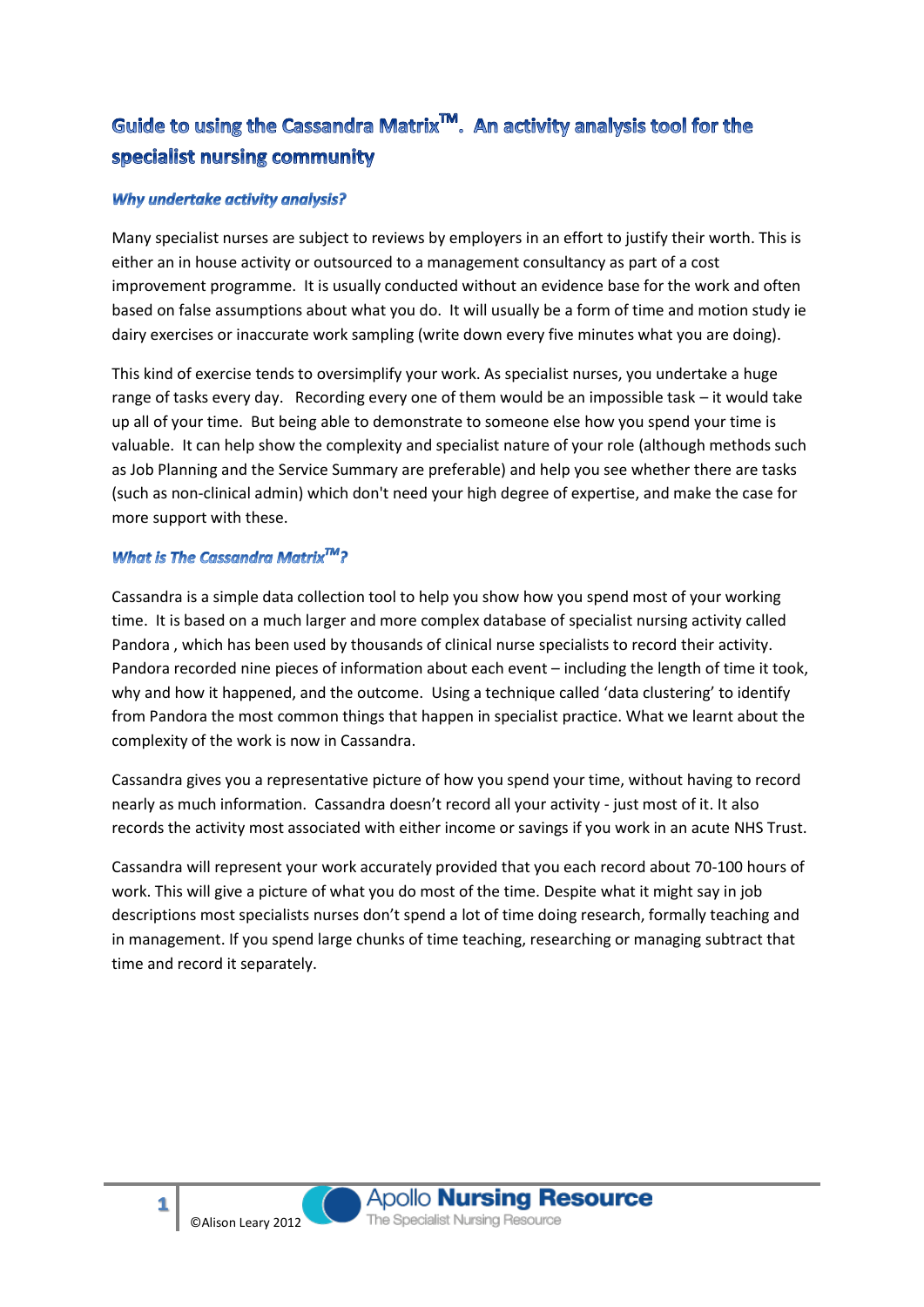#### **How to collect data.**

On the [www.apollonursingresource.com](http://www.apollonursingresource.com/) you will find the Cassandra Matrix waiting for you to input your data. Most people find it easiest to take around a data collection sheet each day and tick things off as they go along. You can download this data collection table using the "print table" button in the Cassandra app.

To get a reasonable picture of your activity you will need to collect 70-100 hours of work. You can do this in days or hours over a number of weeks. For example you could record a couple of weeks work or you could record half days, different days of the week etc. until 70 hours is reached.

70 hours is the minimum you can collect and it should be a representative spread of your work (for example, do not collect data only on Tuesdays unless you only work one day per week).

Cassandra captures what nurses do (interventions) and where they happen (contexts). Each time you perform interventions simply tick the box according to what interventions you provided and where. For example symptom control in outpatients. At the end of the day, add up the scores and transfer them to your personal spreadsheet on the website.

They should be reasonably typical weeks (e.g. not the week between Christmas and New Year).

If you have days dedicated to research or formal teaching (which are not recorded by Cassandra) then just leave these days out.

The spreadsheet for each individual nurse has some basic automatic analysis in it already, which you can see straightaway.

#### How do I see my data?

You will be able to see the totals as you input them.

When you have input the 70-100 hours' worth of data from your sheets simple press the generate report page.

You will see a number of pie charts and graphs that show you how you spend your time.

#### **Frequently Asked Questions**

#### How do I know what boxes to tick?

Cassandra captures what nurses do (interventions) and where they happen (contexts) to form a sample of work. You need to tick a box each time you perform an intervention this means for most people that each patient encounter will consist of several interventions.

The interventions are grouped into five main types:

- 1. Physical interventions
- 2. Psychological interventions

©Alison Leary 2012

- 3. Social interventions
- 4 Case management
- 5. Administration

**2**

**Apollo Nursing Resource** The Specialist Nursing Resource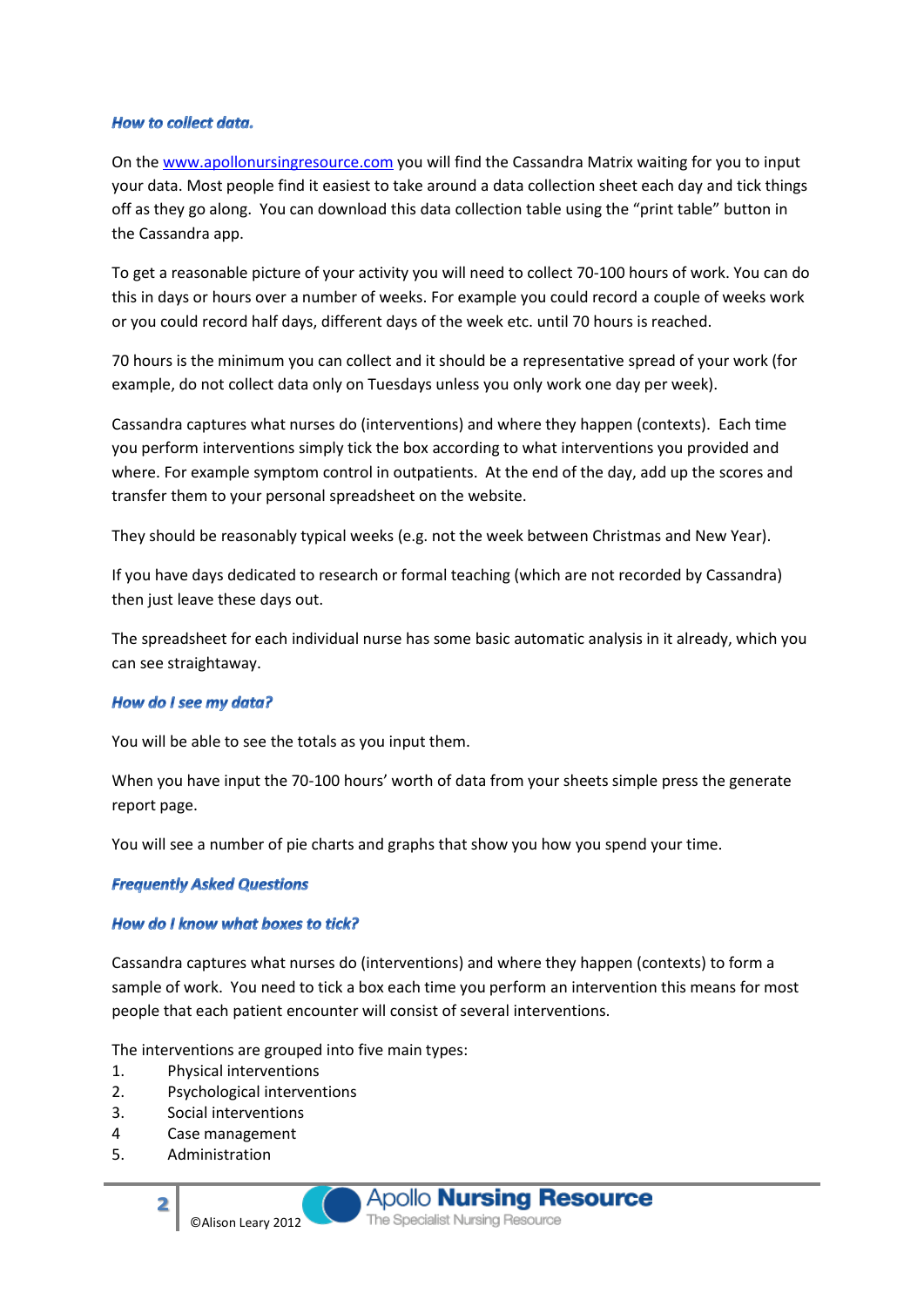Based on the Pandora dataset we know that, when averaged out over many occurrences, each intervention type typically takes around the same amount of time. Therefore by analysing enough interventions, you can demonstrate how you divide your time over a typical year.

Here are some of the Interventions and explanations from the literature-if you would like to know more please contact us using the form on the Apollo website.

Physical assessment This refers to physical assessments-be sure to think about the assessments you do-they might be generalist or specialist e.g. undertaking an assessment requiring specialist expertise for example in rheumatology this would include joint assessments and specialist scoring.

Symptom control – generalist This refers to general symptom management not requiring specialist expertise – for example if a patient asked you to advise on a problem not related to your specialism.

Symptom control - specialist Giving advice on symptoms or treating (including prescribing or recommending medicines) requiring specialist expertise e.g. in Multiple Sclerosis related pain.

Requesting investigations e.g. bloods, urine tests, radiology

Performing procedures e.g. carrying out a bladder scan, infusions, joint aspirations, siting a stoma-it is also worth making a list of your specialist procedures for your service summary or annual report.

Rescue work "Rescue work" is based on Silber et al's (1992) work, which explored what would happen if a situation was not rescued. In this situation it refers to an intervention where a specialist nurse intervenes to prevent a situation deteriorating further perhaps leading to avoidable harm or to unscheduled care. The issue which resulted in the rescue work can be a deterioration of physical symptoms, a medicines issue or an iatrogenic problem (an adverse consequence resulting from a medical intervention) for example you might pick up the early signs of a chest infection or see something is incorrectly prescribed or not prescribed at all. Nurses use vigilance all the time to perform rescue work.

Promoting self-management These are the interventions you might use such as health promotion and education which lead to eventual self-management by patients and carers

Psychological Assessment refers to the assessments offered at NICE level 2. These are generally the interventions listed below such as active listening, helping to meaning-make or address issues of biographical disruption (loss of identity for example) this might also include a referral for more intensive interventions ie a psychologist or counsellor.

Anxiety management for most specialist nurses this is creating a safe space to explore fears and anxieties in relation to the illness or specialism.

Supporting clinical choice and meeting information needs Assessing & meeting information needs using specialist knowledge of the group, exploring choices for example product choices or drug therapy

Psychological rescue work See 'rescue work' above. Anxiety rescue work might arise where a patient had been given mis-information or no information or rescue work as a result of the specialism is altered body image.

**3**

©Alison Leary 2012

**Apollo Nursing Resource** The Specialist Nursing Resource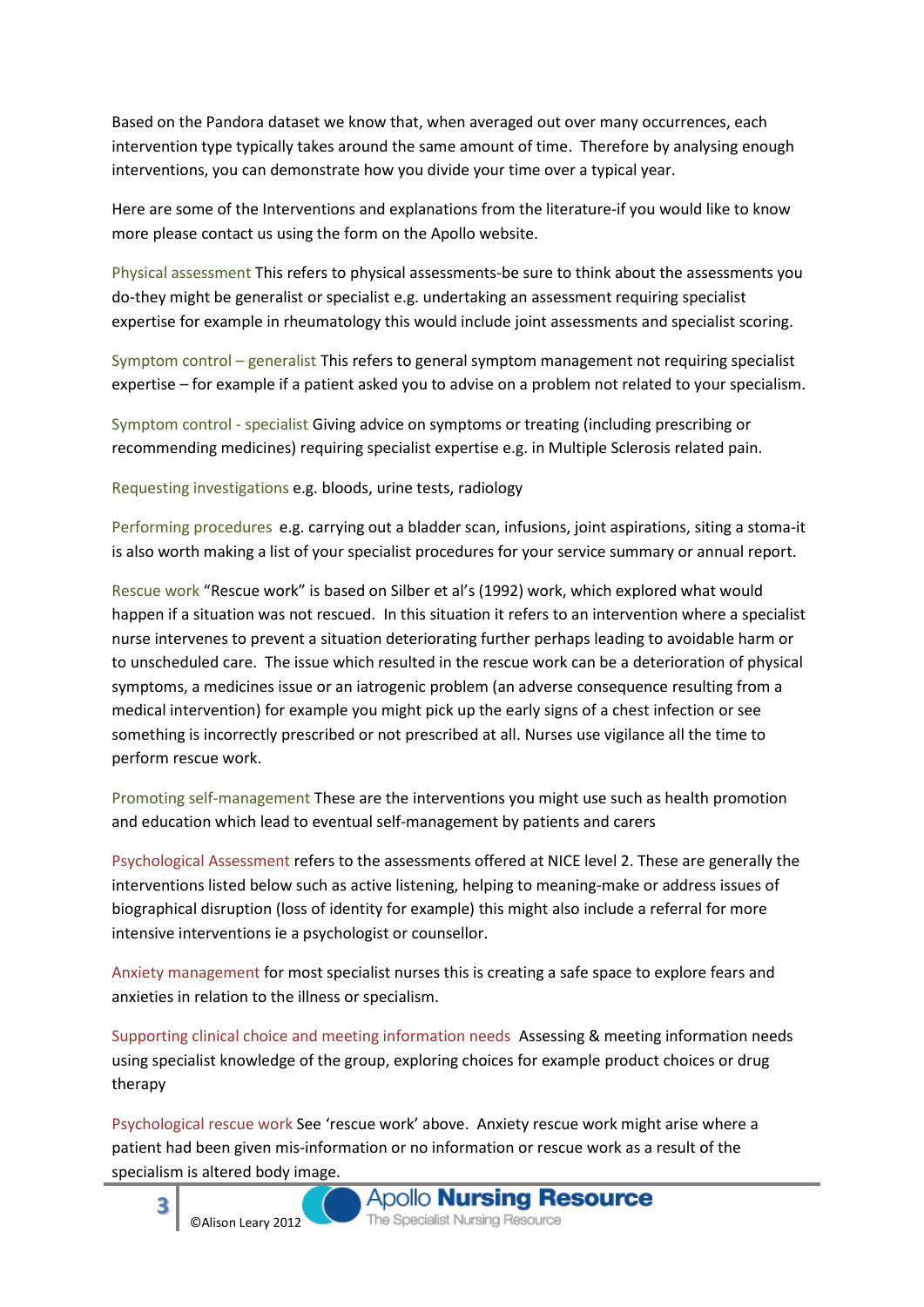Dealing with distress The distress caused by the condition or its consequences

Communicating significant news This could include news about diagnosis, progression of disease etc.

Social assessment An assessment of the patients social situation

Mediation of relationships This is the process of adaption to often long term illness where the specialist nurse might negotiate or talk to relatives/significant others-could include supporting family carers in their response to their family member.

Advice (social) Any kind of social advice including housing/financial/benefits This could include completing forms for patients.

Referral e.g. OT, physio, SALT, dietician, tissue viability, continence, orthotics/podiatry, any medical consultant including GP, health visitors/community nurses, nursing/care home, pain team, maternity services/midwife, neurophysiology, audiology, ophthalmology, sexual dysfunction, psychologist, psychiatrist, CPN or for counselling / relationship counselling / talking therapies. Safeguarding, workplace/employer, educational are some examples.

Advocacy/Brokering is where you might negotiate or speak up for a patient. This might be in an MDT meeting or ward round for example if you are aware of patients thoughts on a particular area such as chemotherapy. The brokering aspect is when you negotiate appropriate or faster care for example negotiating a CT scan or other clinical care such as a referral to a new consultant.

Non clinical admin e.g. booking an outpatient appointment, answering the phone and taking a message for someone else, typing letters, chasing routine results, preparing clinic notes-in other words admin work a lower band worker could do

Clinical admin e.g. dictating a letter to a GP, checking blood results in other words admin work that a clinician has to do

# **The contexts**

The contexts are the most common places where specialists work– or where work arises from.

The ones listed in this version of Cassandra are

- Inpatient
- Outpatient new
- Outpatient follow up
- Paper/virtual clinic/MDT meeting
- Telephone clinic/response
- Specialist area (you can define this for example endoscopy)
- **Community**

We can add more if there are other settings where you regularly work and want to record. If you want to add an additional context, let us know.

There is no 'office' context. If you do something in the office, you still need to tick the sheet – but put it under the context where the activity arose from.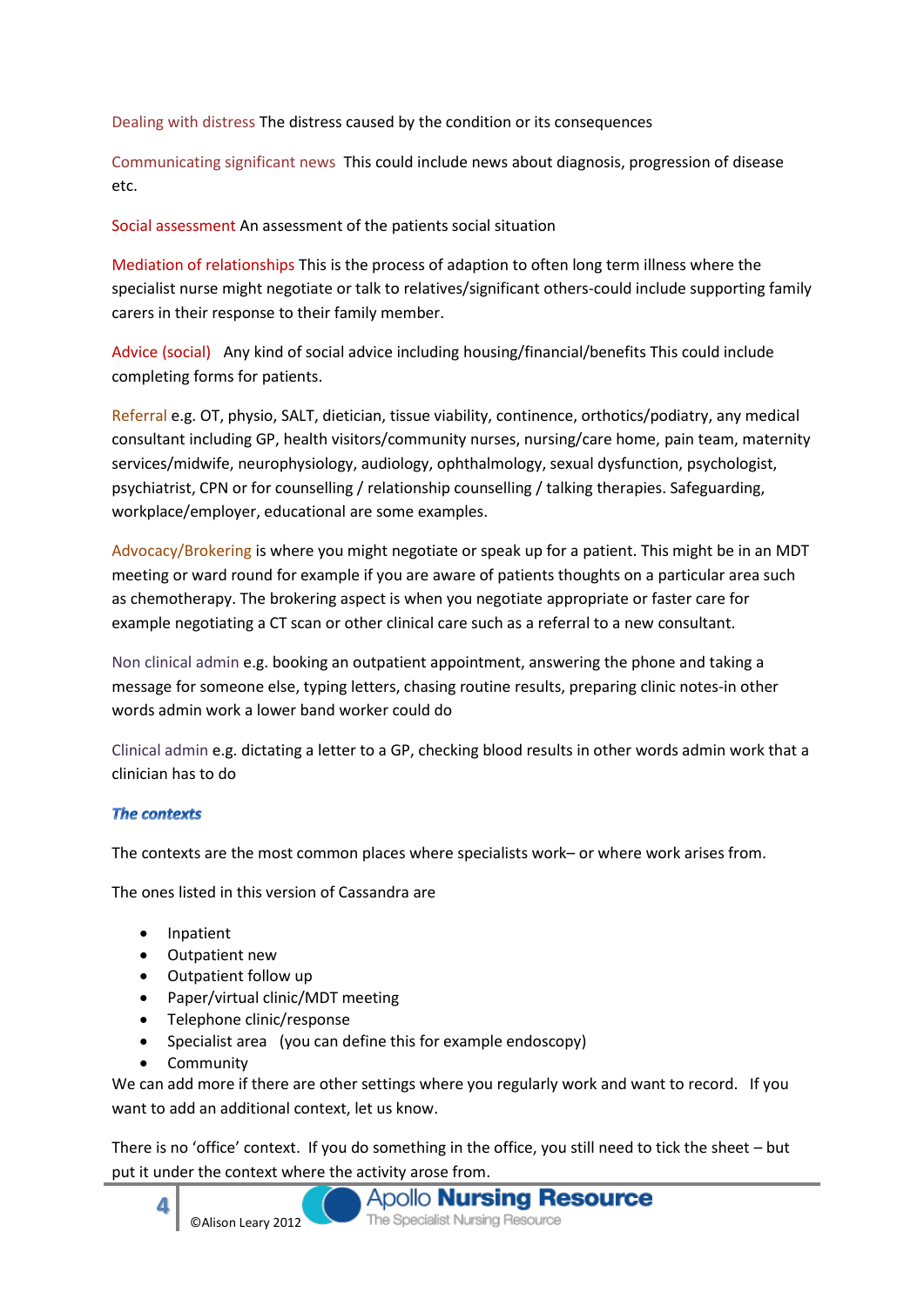## **Tips on completing the boxes**

**5**

The more detail you can collect the better - for example if you are recording a clinical encounter you may do five or six things within it - make sure they are all recorded.

• Don't worry about whether each intervention takes a little time or a lot – that is all taken care of in the database which underpins Cassandra.

• If you do the same thing multiple times for the same patient within the same consultation, only tick each box a maximum of one time. For example, even though you might do three 'specialist physical assessments', looking at spasticity, skin tone and continence, just tick the box once.

• Sometimes it will be difficult to know exactly which box to tick, but don't spend much time worrying about it – just use your best judgement. The following examples may help.

In 2013 Cassandra was used by some Multiple Sclerosis specialist nurses to look at their activity you might find these examples useful in terms of recording yours. These examples were put together for the GEMMS project by Amy Bowen and Geraldine Mynors.

**Example 1** Helen receives a call from a patient who thinks she may be having a relapse of her MS. This is what she does, and what she ticks – all in the context 'telephone':

| <b>Tasks done on the call</b>                        | <b>Boxes ticked Intervention</b> | <b>Context (column)</b> |
|------------------------------------------------------|----------------------------------|-------------------------|
|                                                      | (row)                            |                         |
| Finds out from the patient what her symptoms are,    | Physical assessment -            | Telephone               |
| listens carefully and makes a judgement              | specialist                       |                         |
| Recommends that the patient comes up to a nurse led  | Rescue work                      | Telephone               |
| clinic so that her symptoms can be assessed and care |                                  |                         |
| given                                                |                                  |                         |
| Gives the patient some advice over the phone on how  | Supporting clinical choice and   | Telephone               |
| to recognise a true relapse and how some infections  | meeting information needs        |                         |
| can be mistaken for relapses.                        | Manages anxiety                  |                         |
| Advises the patient on how to manage her symptoms    | Symptom control - specialist     | Telephone               |
| until her clinic appointment                         |                                  |                         |
| Tries to put the patient through to clinic           | Admin - non clinical             | Telephone               |
| appointments, but as they are constantly engaged,    |                                  |                         |
| makes the appointment on the PAS system herself      |                                  |                         |
| Writes about the phonecall and the plan of action in | Admin - clinical                 | Telephone               |
| the patient's notes                                  |                                  | (originated by          |
|                                                      |                                  | clinical phone call)    |